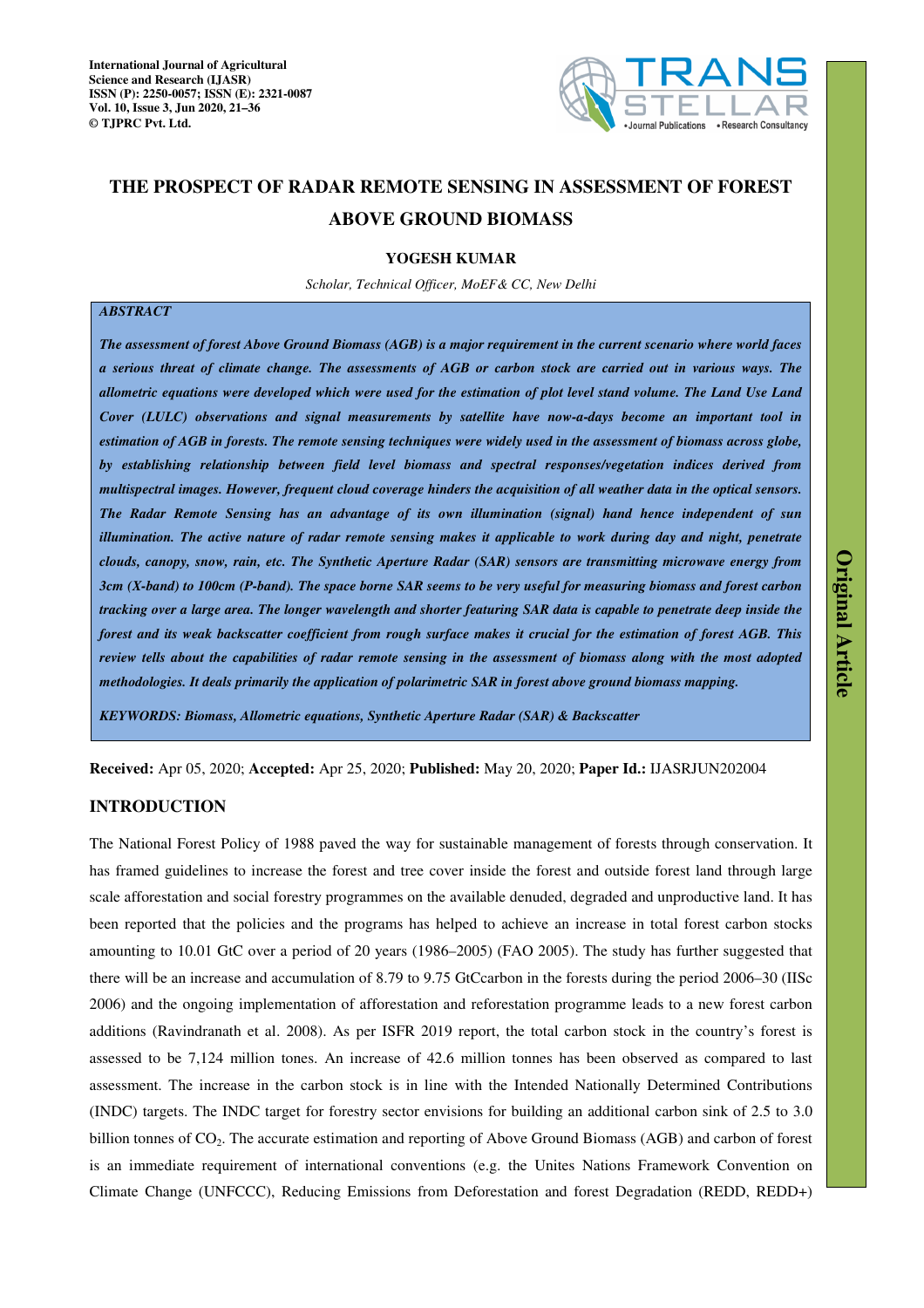which considers mitigation and conservation plans followed by sustainable forest management, integrated policy development and its implementation, precise greenhouse gases flux estimation and carbon stock enrichment (Gibbs et al. 2007, UNFCCC, 2011).

#### **Conventional Method**

During past, destructive methods were adopted which were also known as the harvest method. According to Gibbs et al. 2007, at that time, those methods were the most practical and convenient method for the estimation of forest AGB and the carbon stocks accumulated in the forest ecosystem. The trees were harvested in the sample plot and weighted along with their components like tree stem, branches and leaves in the field. The collected materials were oven dried and weighted again for estimation of moisture content. Further, due to loss of species it has been suggested to develop location and species-specific allometric equations which will be used for estimation of biomass and carbon on a large scale without harming the plants. The species specific allometric equations were based on the assumptions that every biophysical part of trees reflects their alliance with each other. During the exercise of forest inventory, different biophysical parameters of trees like diameter at breast height (1.37m), Circumference at Breast Height (CBH), height, etc. have been measured and recorded. The volumetric equations were developed using regression analysis between different biophysical parameters with AGB. Depending upon the use of various parameters in derivation of allometric equations, the volume table has been categorized under regional volume tables and local volume tables.

Various scientists and research scholars have estimated forest biomass and carbon stock under different time period across different physiographical zones of India (Ravindranath et al. 1997, Lal and Singh, 2000, Chhabra et al. 2002) taking the Growing Stock (GS) into their account. Later volume equations were chosen as the primary source of equations for volume estimation. The specific gravity has been taken into account for the estimation of tree biomass (tree volume \* specific gravity). The tree biomass has been converted into carbon by multiplying it by a factor of 0.47 (IPCC 2006). Later on, Forest Survey of India has published its book containing volume equations for various species in various regions of India after ding exhaustive field inventory. In present scenario, various scientists have worked independently for the estimation of species specific volumetric equations in specific physiographic zone. Kale et al. 2004 has developed in Madhya Pradesh, Mani and Parthasarathy 2007 in tropical dry evergreen forest of peninsular India.Singh et al. 2011, derive regression based allometric equations for tree species having a diameter at breast height < 10 cm.

## **Remote Sensing Approach**

The technique of remote sensing for the estimation of biomass and carbon over the large area depends upon the correlation between the spectral reflectance from the canopy at the sensor and in-situ field inventory (Chiesi et al. 2005, Myeong et al. 2006, Gibbs et al. 2007, Tan et al. 2007, Bastin et al. 2014). The earlier studies had correlated the spectrally derived vegetation index directly to vegetation volume (above ground biomass) and primary productivity (Tucker et al. 1983, Goward and Dave, 1987, Huete et al. 2002, Nakaji et al. 2008).The Forest survey of India in 1995 had carried out the first ever woody stock assessment in Indian forests using the field inventory data (1965-1990), thematic maps and forest cover data. On subsequent development of technology, remote sensing technique has been used extensively for mapping of crown densities and forest area which was further integrated with field inventory data for the estimation of biomass and carbon. It was estimated and reported that the Indian forests holds an amount of 4,017 Tg Carbon and its density has reported to be 63.6 Mg C/ha (Dadhwal& Shah 1997). In another study carried out by Chhabraet al.2002, it has reported that the Indian forests hold carbon in a range between 3871.2 to 3874.3 Tg C. The technique of remote sensing data and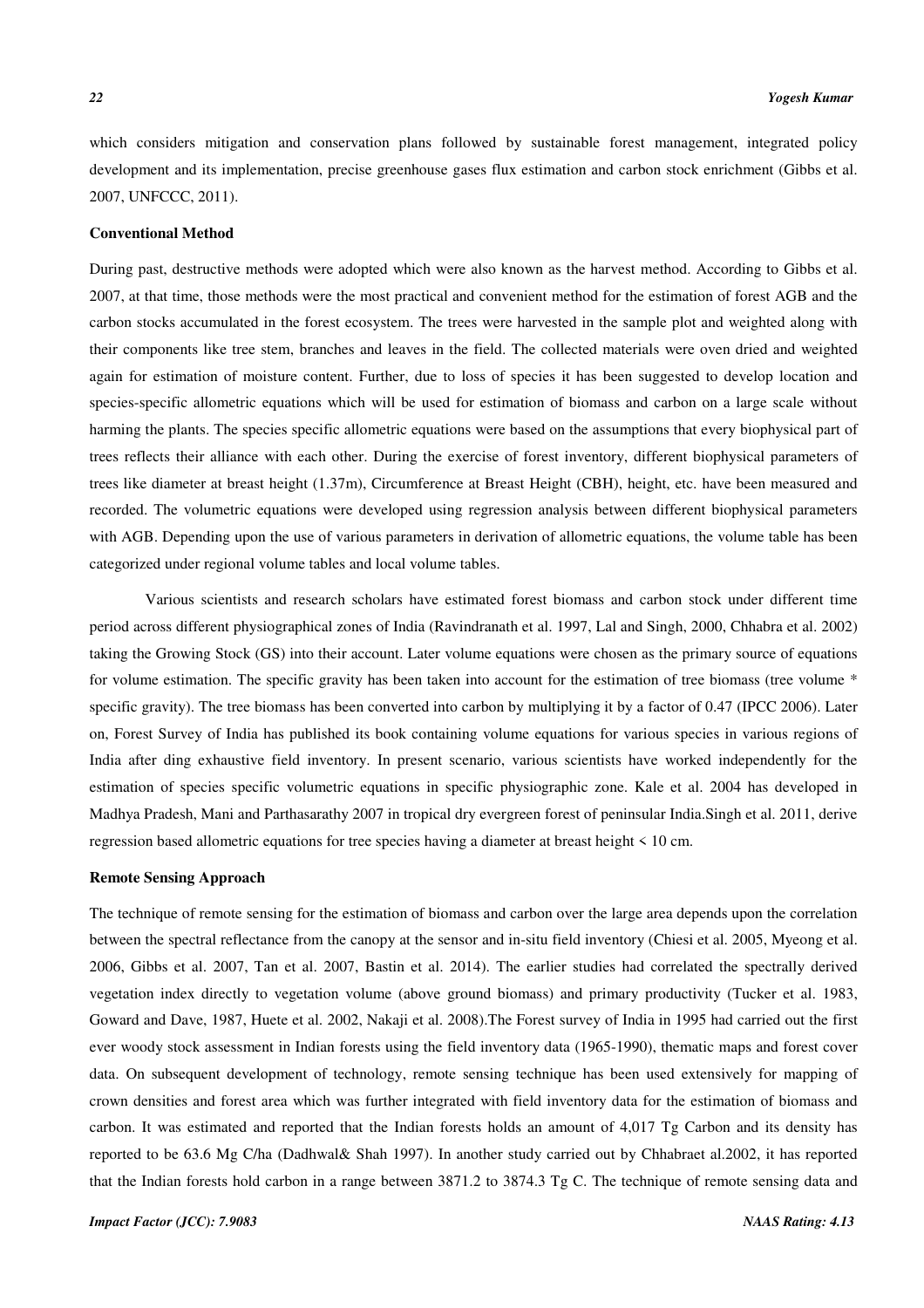#### *The Prospect of Radar Remote Sensing in Assessment of Forest above Ground Biomass 23*

GIS has beenfurther advanced with the launch of various satellites which were capable to monitor vegetation in the respective spectral region for mapping forest biomass and carbon stocks (Ramachandran et al. 2007, Kale et al. 2009, Bijalwan et al. 2010, Pandey et al. 2010. It has been reported that the spectral signature and its reflectance from the objects are affected by the degree of aspects and slopes (Bijalwan et al. 2010).Till then, the assessment were very limited to local forests, but there was a huge difference in the values of forest carbon being reported by scientists and organizations. Thus, it has been felt to create a forest carbon data bank for all the forest types across the country using the integration of satellite derived data and forest inventory data which will help in achieving sustainable managed of forests (Ramachandran et al. 2007,). One of the non-parametric method adopted to achieve the objective was the use of regression technique between satellite based derivatives such as NDVI and other vegetation indices, Leaf Area Index (LAI), Digital Elevation Model (DEM) etc and field measured biomass (Madugundu et al. 2008; Kale et al. 2009; Sharma et al. 2010; Thakur and Swamy 2010; Kumar et al. 2011; ISFR 2011; Sheikh et al. 2011). With the advancement of technology and the concern of global climate change, it becomes necessary to quantify the amount of biomass and carbon in the forests. The accurate estimation of biomass becomes an essential tool for sustainable management of forest and mitigation of climate change. As per published ISFR, it been observed that there is a continuous increase in forest cover as well as forest biomass which is a reflection of government policies and programs. The use of satellite data has seen a continuous reform with the advent of technology. Earlier, the coarse resolution satellite such as MODIS, AVHRR etc having spatial resolution of 100m and above was used for the forestry applications. It was further evolved with moderate resolution (Landsat, LISS III, Sentinal etc.) images having spatial resolution upto 30m, high resolution (LISS IV) satellite upto resolution of 5m and very high resolution (GeoEye, Worldview etc) having resolution of 1m and less. The evolution of technology has advanced the application of satellite remote sensing in the field of forestry. The higher spatial resolution distinguishes between closely placed object which helps in mapping of most isolated patches of forest and its management (Lu et al. 2016, Wang et al. 2009). Apart from many studies, it has not been able to map and estimate the accurate amount of biomass and carbon of forest. It has been mentioned that the optical satellite are less sensitive to higher range of biomass in the forest. The optical data saturates at low biomass level which makes it difficult to map and model high biomass region. The tropical and subtropical forest holds higher amount of biomass in itself, thus optical remote sensing becomes limitation for estimation of forestry parameters. It has also been mentioned that the acquisition of image from optical remote sensors becomes difficult during disturbed atmospheric conditions such as rain, cloud, hailstorm, cyclones etc (Nichol and Sarker, 2011). In hilly terrain, various topographic factors such as slope, aspect affect the strength of relationship between vegetation and spectral reflectance. The optical data has limitations in spatial, spectral and radiometric resolutions which results in mixing of physical features in single pixel. To overcome the above mentioned limitations, Radar Remote Sensing brings into the picture. To overcome these limitations, higher frequency sensor has been designed as placed in the orbit.

## **Radar Remote Sensing for Forest above Ground Biomass Estimation**

The limitations of optical remote sensing for resource management has been tried to overcome with the wide range of Microwave remote sensing. The first mission carrying Synthetic Aperture Radar (SAR) was launched in early 1990s. The pioneer SAR satellites were European Remote Sensing satellite, Japanese Earth Resource Satellite and Radar satellite imbedded with the sensor which has unitary band in single polarization. The subsequent development in the technology had improved the characteristics of the satellite with higher spatial and temporal resolutions, different combination of polarizations such as HH, HV, VV & VH, along with different acquisition modes. Recently, the large scale launch of SAR satellites has significantly improved the temporal resolution along with simultaneously acquisition of data from multiple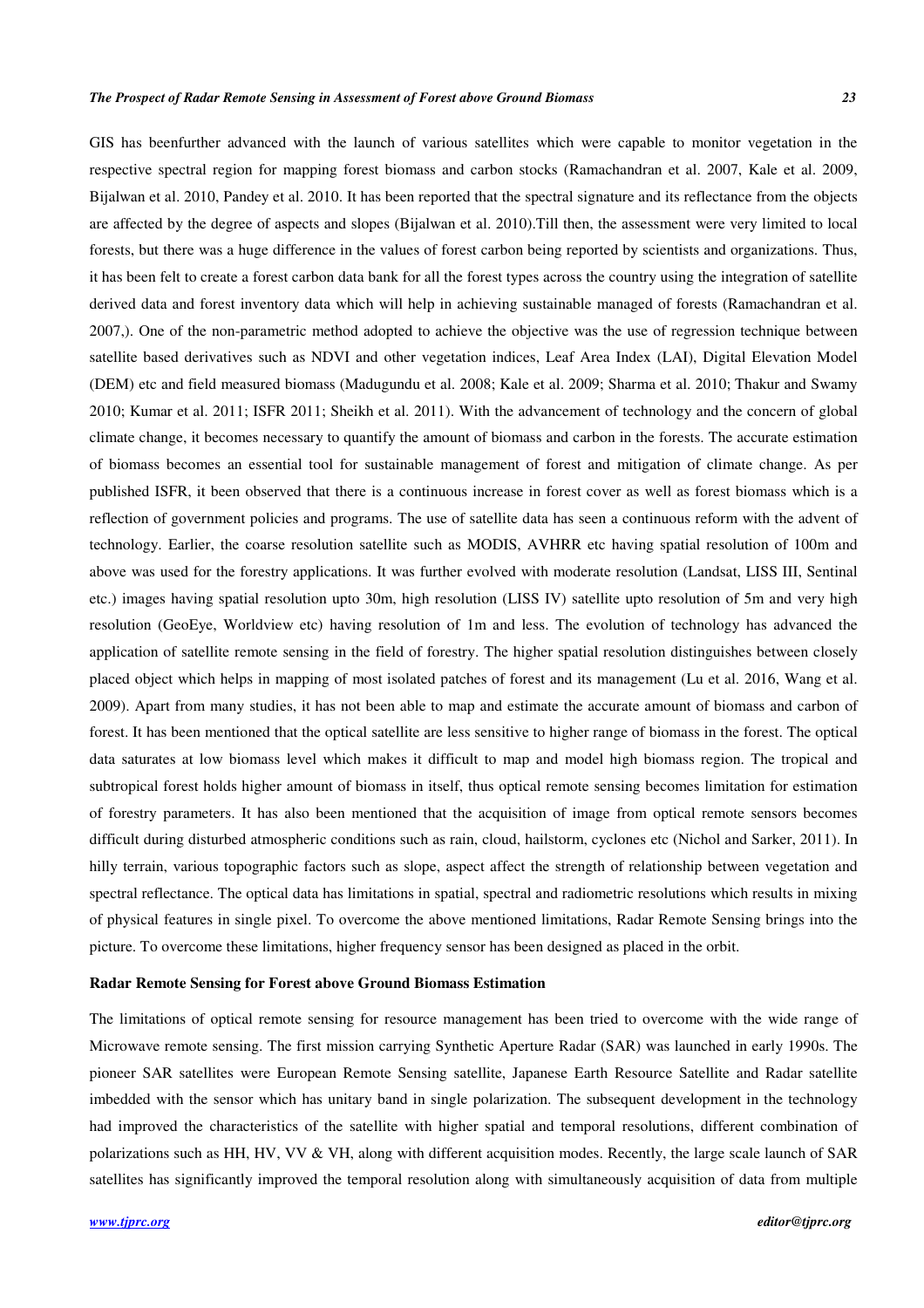spacecrafts (Cosmo Sky-Med, TerraSAR/TanDEM-X, ALOS PALSAR, Sentineletc. missions). Previously, it was a limitation, but after subsequent developments it has become easier to access and process the SAR data on a large scale which can be used by scientists, policy makers and researchers for applications in management of resources. Numerous studies has witnessed that there is a significantly positive relationship between the backscatter coefficients derived from various sensors and forest above ground biomass (Baker et al. 1994, Le Toan et al. 1992, Dobson et al. 1992, Imhoff, 1995).

A study was performed to analyze the sensitivity of the two different SAR satellites i.e. ERS-1 carrying C-band wavelength in HH polarization and JERS-1 carrying L-band wavelength in VV polarization with the forest biophysical properties (Harrell et al. 1995). To attain a greater sensitivity with the backscatter, soil moisture condition should be minimized. It has been reported that the soil moisture condition plays an important role in strength of backscatter coefficients from canopies of boreal forests using C-band sensor (Pulliainen et al. 1994, 1997, Wang et al. 1994). Due to shorter wavelength of ERS-1 C-band, it becomes more sensitive to surface moisture condition than JERS-1. The shorter wavelength such as C-band makes it very challenging to distinguish between vegetation and dry soil. The estimation of forest biomass has been tried with C band dual polarization (HH & HV) RADARSAT-2 data in sub-tropical forests using non-parametric step wise multiple regression analysis for model development taking polarization ratio, texture parameters of both polarization separately (Sarkar et al. 2014).The result has reported that the models developed through backscatter coefficient of HH & HV polarization, and their polarization ratio were inefficacious whereas combined texture parameter derived model was found to be significant for forest biomass mapping and estimation. A significant coefficient of correlation  $(0.78)$  had obtained along with a higher saturation level (532 t/ha) with least RMSE error (26.95 t/ha). This has reflected the potential of SAR data over optical data for the estimation of biomass. The Indian satellite RISAT-1 (C band) was appraised for the capacities and potential for of forests biomass estimation and mapping using Support Vector Machine (SVM) algorithm and multi linear regression model in the foothills of western Himalayas in India (Padalia and Yadav 2016). Various processing and complexities leads to a conclusion that the incidence angle is being influenced by the surface. The scattering strength depends uponthe scattering type (odd, double and diffuse) and target properties. It has further concluded that the incidence angle  $(55^0)$  was suitable for obtaining maximum diffuse (or volume) scattering in the forest.

The longer wavelength of L-Band (JERS 1, ALOS PALSAR  $1 \& 2$ ) makes it capable to penetrate deep inside the forest canopy which helps to retrieve physiographic components (e.g. Stem diameter, volume of tree stem, above ground dry biomass) of the forest which helps to estimate forest biomass with greater accuracy. Although the L-band backscatter intensity is being affected by the slope and topography of the terrain (Rauste 1990, Van Zyl 1993, Luckman 1998). It has already been proved that L-band has greater sensitivity and saturates usually in the range of  $100-150$  Mg ha<sup>-1</sup> (Dobson et al. 1992, Kasischke et al. 1997, Luckman et al. 1998, Hoekman & Quinones, 2000, Luckman et al. 2000, Saatchi et al. 2007, Mitchard et al. 2011; Santoro et al. 2006, Santoro et al. 2009, Lucas et al. 2010, Morel et al. 2011, Whittle et al. 2012, Atwood et al. 2014)). To further improve the assessment the L-Band, data has been integrated with optical data in order to improve the estimation of forest biomass with greater accuracy (Mitchard et al. 2012, Sandberg et al. 2011, Ploton et al. 2013). Many studies have been carried out for the estimation of forest above ground biomass in different forests ranging from boreal to tropical forests using SAR sensors (Harrell et al. 1995, Imhoff 1995, Kasischke et al. 1995, Lucas et al. 2010, Pulliainen et al. 1999, Santoro et al. 2006). The L-band backscatter intensity derived from slope corrected ALOS PALSAR was used to understand the relationship between backscatter coefficients and stand characteristics of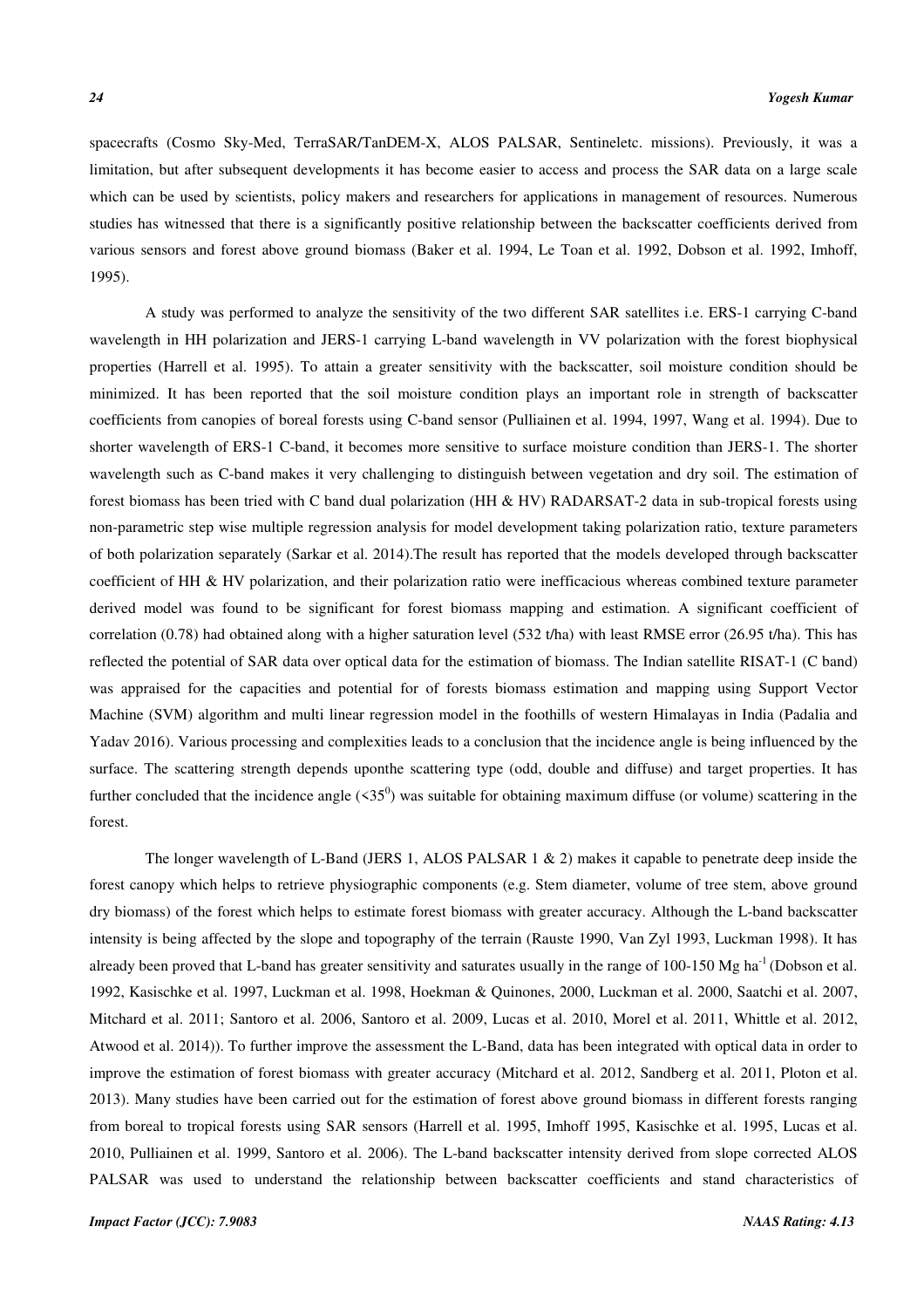*Cryptomeria japonica* and *Chaemaecyparis obtuse* trees in the forests of Japan (Lizuka and Tateishi 2014). It was observed that the backscatter intensity increases with an increase in biophysical parameters (DBH, Height, stem volume) for *Chaemaecyparis obtuse,* but it decreases with *Cryptomeria japonica.* The high moisture content in the heartwood of *Cryptomeria japonica* is responsible for such behavior in backscatter. The capabilities of L-band backscatter has also been tested in the Mangrove forests for the estimation of AGB using HH & HV polarizations (Hamdan et al. 2014). As stated earlier, the microwave data saturates at higher biomass level and the same has been confirmed that SAR data estimated biomass up to 100 Mg ha<sup>-1</sup>with greater accuracy but with the increase in plot level biomass SAR data shows its incapability.

Till now, the same polarization and its capabilities were discussed, but the later research has concluded that the cross polarized wave (HV  $&$  VH) shows greater sensitive than single polarized wave for extraction of tree parameters due to its mechanism (Luckman et al. 1997, Cartus et al. 2012). This has also been testified by Behera et al. 2015 where the cross polarized HV backscatter shows greater degree of significance as compared with co-polarized HH backscatter in Sal and teak forests. The variability in the relationship was also due to differences in vegetation structure (e.g. size and density) as a function of forest type (e.g. Very dense forest, moderate and open forests) and regeneration stage. The variability of AGB is a function of incidence angle. After quantifying both the polarization for biomass estimation the combined polarization of C-band and L-band has been tried by various workers for biomass estimation and mapping in various forest types (Dobson et al. 1995, Harrell et al. 1997). The L-band wavelength founds to be more effective in estimating the stem volume as compared to C-band images. The region of forest areas having less forest biomass can be evaluated with Xband, but L-band is required for higher biomass range. The combined used of both the bands  $(X < L)$  produced the most accurate result for AGB estimation (Englhart et al. 2011).

After polarimetric technique, another technique known as interferometry technique has also been evaluated for the estimation of forest biomass. In interferometry, a relation has been tried to establish between X-band Interferometric height above ground and AGB (Solberg et al. 2017). Although the technique has not obtained a greater accuracy and the RMSE was too high (203 t/ha). The reason being given that it may be due to less number of sample plot and a less sensitivity of InSAR height with basal area and stem density. The TerraSAR-X PolInSAR data were analyzed to study the consequence of seasons on the estimation of forest parameters in deciduous forests in India. It has been reported that PolInSAR based height inversion performance depends upon the phonological change in the forest. Those species which were not under phonological change (leaf on) gives height inversion accuracy  $(R^2=0.75)$  than those which are going under successional change ( $R^2$ =0.65). The TanDEM-X data was used for the modeling of biomass in tropical peat swamp forest using in-situ field inventory data and LiDAR based canopy height model (Schlund et al. 2014). A medium to high coefficient of correlation  $(R^2=0.5)$  has been obtained between interferometric coherence with the biomass. The results specify the potential of interferometric coherence for the estimation of AGB in tropical peat swamp forest.

The P-Band SAR sensors are also capable for the quantification of forest above ground biomass. The world is launching "the BIOMASS mission" (P-band) satellite in which 2020 for mapping of global forest above ground biomass map (ESA 2012). The upcoming developed map will help in making world's forest cover map, making national inventory plan and calculation of global carbon flux. It will publish biannual biomass maps for all rainforests and part of the boreal and temperate forests with a maximum allowable uncertainty of 20% (ESA2012). Another technique which is gaining the pace in the current scenario is the use of TomoSAR which has the capabilities to calculate canopy height with an error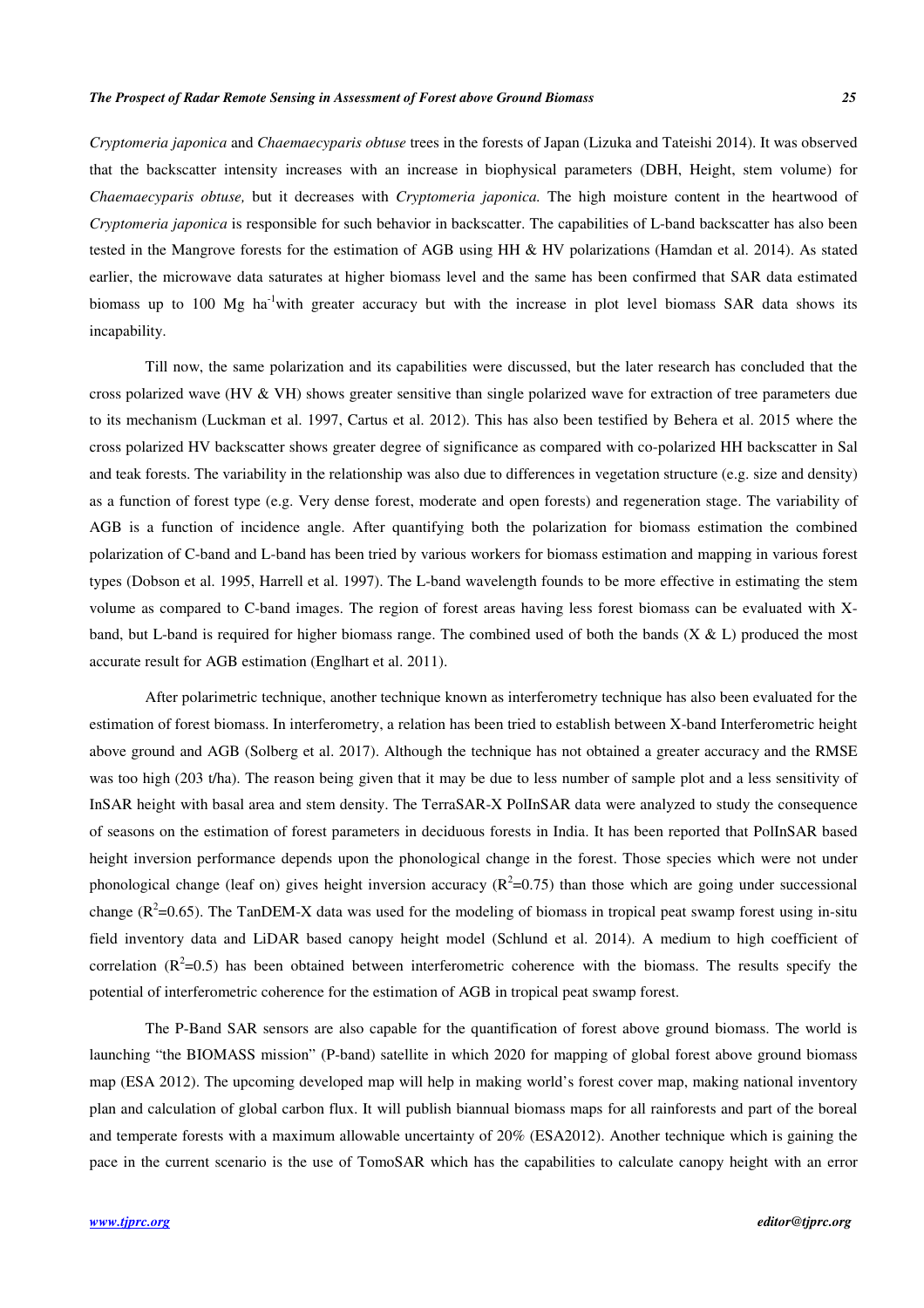within 2.5m taking high-resolution LiDAR canopy model as a reference. The result emphasized the potential of TomoSAR-AGB retrieval method in rigorous terrain and high-biomass forest areas with greater accuracy with a conclusion to generalize the method for other forest areas having a canopy height greater than 30 m (Minh et al. 2016).

#### **Methodologies Adopted for AGB Estimation using SAR Data**

Various methodologies have been adopted since past for the retrieval of forest parameters for biomass modeling including empirical (Harrell et al. 1997, Lucas et al. 2000, Ranson et al.1995, Sandberg et al. 2011), subsequently, semi-empirical (Lu 2006, Pulliainen et al. 1996, Kurvonen et al. 1999, Santoro et al. 2006) and, more recently numerical (Burgin et al. 2011, Lucas et al. 2004) models. In empirical models, the radar backscatter has been related with in-situ biomass using regression analysis taking various functional forms into account, including linear (Sandberg et al. 2011), logarithmic (Moreau & Le Toan, 2003), exponential (Englhart et al. 2011, Moreau & Le Toan, 2003) and higher degree polynomials (Dobson et al. 1992). The regression analysis has been performed between the backscatter coefficient and the plot level biomass. The regression coefficient has been used for the determination of best suited model. A significant correlation coefficients were obtained between backscatter intensity and biophysical parameters. The significance level may increase using multi-variate regression analysis (Rauste 2005, Mitchard et al. 2009, Sarkar and Nichol 2011). The combination of JERS SAR with optical regression analysis will further improve the correlation coefficient and reduces the saturation level. The various approaches revealed that SAR backscatter correlate negatively with forest biomass after reaching a certain value (Mermoz et al. 2014).Generalized Linear Model (GLM) and Generalized Boosted Model (GBM) have been used along with terrain and canopy structure factors for the estimation of AGB in Northeastern China (Ma et al. 2017). It has been reported that GBM model is significant for coniferous forests (RMSE = 3.81 Mg ha<sup>-1</sup>,  $R^2$  = 0.98), mixed forest (RMSE = 17.72 Mg ha<sup>-1</sup>,  $R^2 = 0.96$ ) and broadleaf forest (RMSE = 19.94 Mg ha<sup>-1</sup>,  $R^2 = 0.96$ ) than GLM model for establishing the relationships between AGB and PALSAR backscatter coefficients. It has further been improvised by taking topography and canopy structure factors into variable in regression. The biomass modeling through regression has been done using TerraSAR-X & ALOS PALSAR, separately and in combination which concludes the significance of multi-temporal regression model over single band based models due to significant coefficient of correlation and lower RMSE. TheWater Cloud Model (WCM) is a semi-empirical models developed by Attema & Ulaby in 1978 which has been used to derive the response of vegetation from radar backscatter. It is based on the principal that the tree canopy acts as a cloud of water droplets in which water droplets are randomly distributed (Attema and Ulaby, 1978). The effect of vegetation water content on the radar backscattering coefficients was taken into account by using Water Cloud Model (WCM). The same model has been tested over Sweden, Finland and Siberiausing JERS-1 L-band SAR backscatter for estimation of stem volume (Santoro et al. 2006). A difference of ~4dB has been observed in the backscatter coefficient from the dense forests whereas in medium dense forest and open forests, its backscatter depends on the dielectric properties of the forest floor (Santoro et al. 2006, Englhart et al. 2012). The parameters of the Water Cloud Model were retrieved using Generic Algorithm (GA) and Sequential Unconstrained Minimization Technique (SUMT) in India (Kumar et al. 2012). It was found that GA technique performed better than SUMT in parameter estimation, where the Root Mean Square Error (RMSE) was about half of that obtained by SUMT. Another technique known as Machine learning algorithms has also been used for deriving forest tress parameters from polarimetric SAR data (Neumann et al. 2012). After many techniques being used and implemented for different forest types the best model is yet to derive (Harrell et al. 1995, Harrell et al. 1997, Neumann et al. 2012, Robinson et al. 2013, Saatchi et al. 2007, Saatchi et al. 2011, Sandberg et al. 2011). A semi-empirical model and machine-learning algorithm were compared with bagging stochastic gradient boosting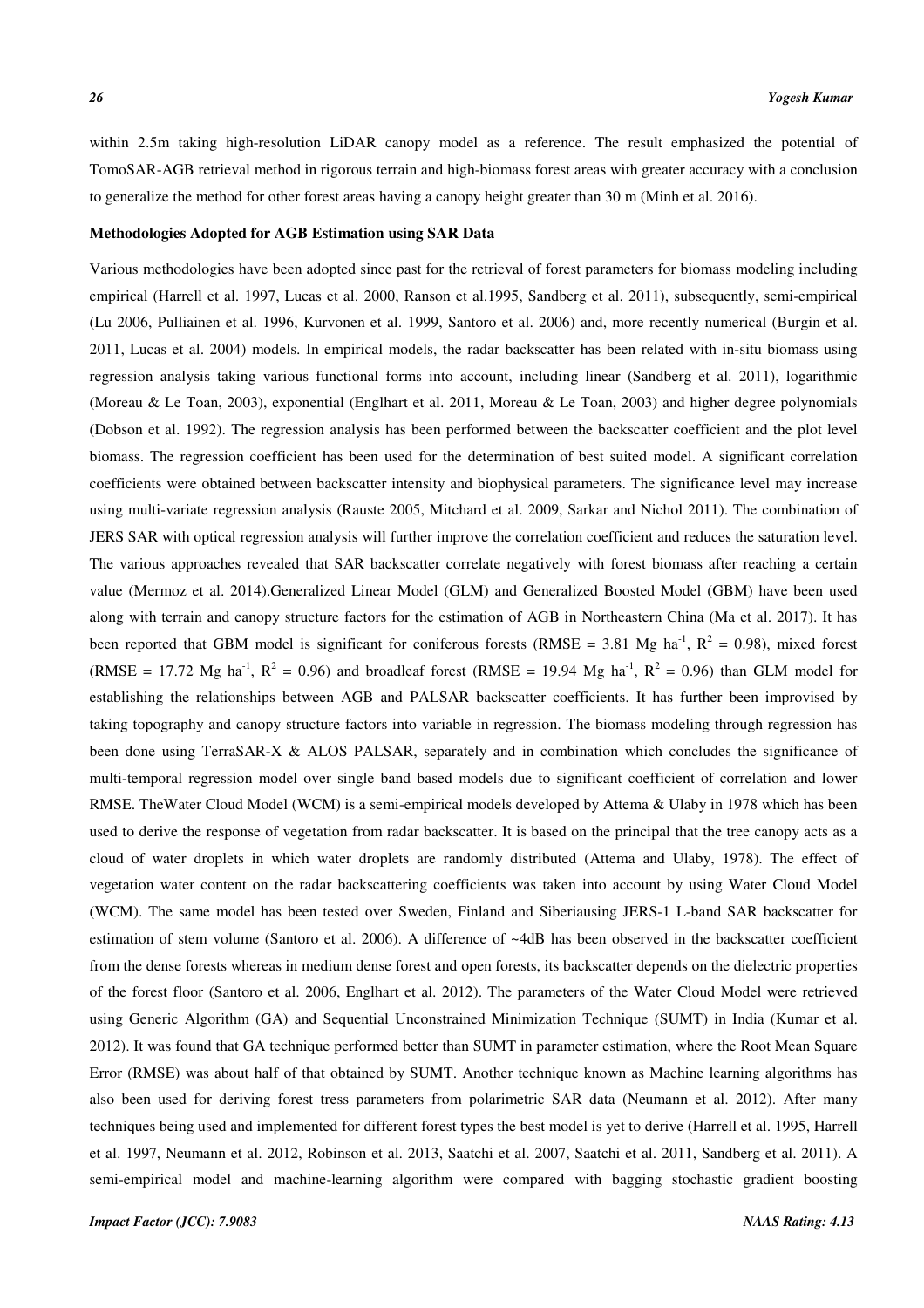(BragSGB) equation for the assessment of above forest biomass in Guinea-Bissau, taking L-band ALOS PALSAR data. A very significant coefficient of correlation ( $R^2$  = 0.95) and a root mean square error (RMSE) of 26.62 Mg ha–1 has been observed between modeled biomass and predicted biomass(Carreiras et al. 2014). Englhart et al. 2012 analyzed the Multivariate linear regression (MLR), Artificial Neural Network (ANN), Support Vector Machine (SVM) for the estimation of ABG in Indonesia's peatswamp forests using time series data of TerraSAR-X and ALOS-PALSAR. MLR model results lowest  $R^2$  and highest errors. SVR model concluded that it was a superior method because of its highest  $R^2$ and lowest errors. But, it shows a saturation effects, and thus the entire range of biomass could not be mapped accurately. The ANN method was the most appropriate among all (MLR, SVM) because it was not influenced by the high biomass region (647 t/ha). The only limitation being faced is only due to lack of mathematical relationship between backscatter signals and biomass (Wijaya et al. 2010, Xie et al. 2009, Foddy et al. 2003, Muukkonen et al. 2005).

Bhardwaj et al. 2015 used the Polarimetric decomposition technique and Extended Water Cloud Model (EWCM) for the estimation of AGB in Dudhwa national Park in India. The scattering components from decomposition and parameter retrieval for EWCM acquired from quad polarized ALOS PALSAR data. The coefficient of correlation  $(R^2)$  and RMSE were 0.4341 and 119t/ha respectively. Vaiga et al. 2016 used Maximum Entropy (MaxEnt) algorithm to modelforest biomass, the uncertainty in its mapping and probability maps of forest in Mexico. The inputs for the model have derived from the MODIS vegetation index, ALOS PLASAR dual polarization backscatter images and SRTM digital elevation model. The ALOS PALSAR layer has highest contribution (50.9%) in forest AGB mapping followed by MODIS (32.9) and SRTM DEM (16.2%). The validation of AGB map with inventory plots showed a RMSE error 17.3 t C/ha and  $R^2$  = 0.31. The maximum entropy model developed using in-situ forest data has provided a sub-pixel level accurate map of forest biomass which plays a pivotal role in REDD+ applications. It can further be enhanced using large number of sample plots as input to the model for mapping at regional and national scale. ENVISAT ASAR C-band backscatter, InSAR coherence and semi-emperical model were used for the estimation of AGB over a tropical forest area in India. The higher accuracy ( $R^2$ =0.73, RMSE = 53.76 Mg/ha) has been acquired using temporal data with water cloud model. The temporal data of InSAR coherence produce significant ( $R^2$ =0.90, RMSE=35.92 t/ha) results compared to single InSAR coherence image. The potential of InSAR coherence has well proven over SAR backscatter due to greater accuracy and higher saturation limit for forest biomass (Kumar et al. 2015). The capabilities of ALOS PLASAR backscatter and InSAR coherence were investigated for the estimation of forest Growing Stock Volume (GSV) in Central Siberia, Russia (Thiel and Schmullius 2015). In the current scenario, all the available data sets available has been tried and implemented over different forest type for better estimation of forest above ground biomass.

# **DISCUSSIONS**

The spaceborne SAR seems to be very useful for measuring biomass and forest carbon tracking over a larger area. The research paper reviewed above demonstrated the existence of relationship between forests AGB with different frequencies of Synthetic Aperture Radar data. The longer wavelength and shorter frequency featuring SAR data is capable to penetrate deep inside the forest and its weak backscatter coefficient from rough surface makes it crucial for the assessment of forest biomass. A significant coefficient of correlation has been obtained between SAR backscatter and forest AGB in P-band and insignificant in C-band (Dobson et al. 1992, Israelsson et al. 1992, Rauste et al. 1992). Not only radar backscatterare correlated but also the interferometric coherence are also sensitive to canopystructure and forest above ground biomass (Schlund et al. 2014). It also depends upon the forest height. Therefore, to obtain a significant relationship between radar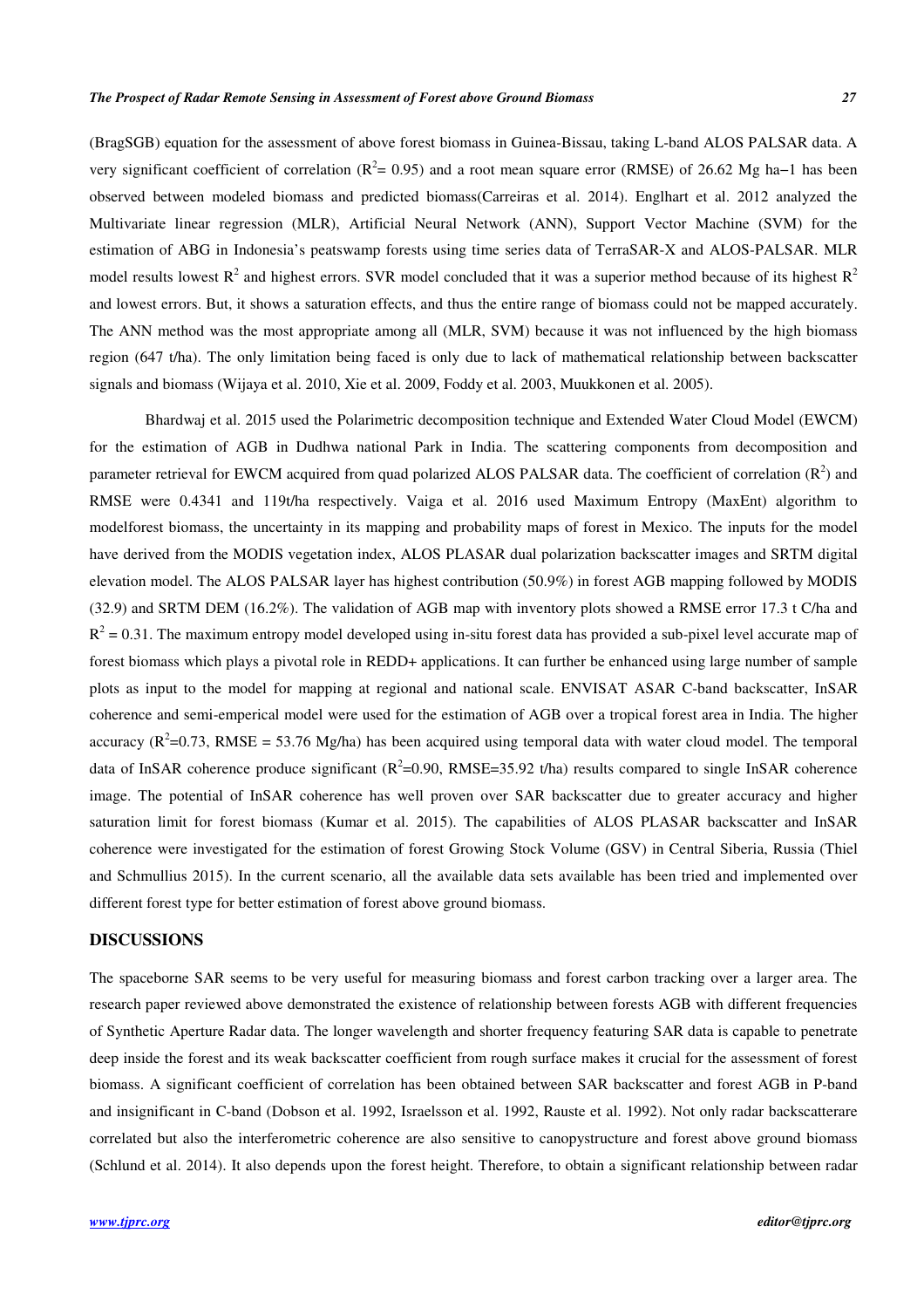backscatter and ground data, it is suggestive to use large plot size and number of plots which should be stratified randomly distributed in case of very dense forest which are rich in biodiversity. The interferometric coherence is being influenced by tree canopy density and its height. The coherence decreases with increasing biomass due to higher volume decorrelation caused by larger vertical height and more closed canopy.

The review have reported that the saturation of SAR data depends on the frequency, polarization forest characteristics and some other factor like weather, soil moisture and surfarce roughness.

The C-band saturates at approximately 30-50 t/ha, whereas for L-band and P-band saturates at 100-150 t/ha and >150 t/ha respectively. The saturation limit dependents upon vegetation structure, soil moisture conditions and forest management practices. The saturation limit can be overcome largely using different techniques such as polarization ratios, time series SAR data, combination of optical and SAR data, inversion method, texture based method and InSAR-Lidar method for the retrieval of parameters. The slope correction algorithm improves the quality of the SAR data, which further improves the texture quality and the above forest carbon stock estimation. The review suggests that, the applicability of the AGB assessment depends upon pre-processing of SAR data. There is a need to apply geometric correction using Digital Elevation Model (DEM), radiometric calibration, de-orientation and local incidence correction, before parameter extraction. The majority of the studies were restricted to relatively flat terrain due to the difficulties of SAR distortions such as layover, foreshortening and shadow effect caused by the hilly terrain. Therefore, it is suggestive to inculcate terrain information as input for mapping and modeling of accurate forest above ground biomass.

## *REFERENCES*

- *1. Abed, Rasheed Saleem, and Gassan Najim Abdullah. "Geometry and Leaning of Alhadba Minaret." International Journal of Civil, Structural, Environmental and Infrastructure Engineering Research and Development (IJCSEIERD) 8.1 (2018): 1-8.*
- *2. Attema, E. P. W., & Ulaby, F. T. (1978). Vegetation modeled as a water cloud. Radio Science, 13(2), p. 357–364.*
- *3. Atwood, D. K., Andersen, H.-E., Matthiss, B., & Holecz, F. (2014). Impact of topographic correction on estimation of aboveground boreal biomass using multi-temporal, L-band backscatter. IEEE Journal of Selected Topics in Applied Earth Observations and Remote Sensing, 7(8), p. 3262–3273.*
- *4. Baker, J. R., Mitchell, P. L., Cordey, R. A., Groom, G. B., Settle, J. J., & Stileman, M. R. (1994). Relationships between physical characteristics and polarimetric radar backscatter for Corsican pine stands in Thetford Forest, UK. International Journal of Remote Sensing, 15(14), p. 2827–2849.*
- *5. Bastin, G., Denham, R., Scarth, P., Sparrow, A., and Chewings, V., Schmidt (2014). Remotely Sensed Analysis of Vegetation Cover Change across Queensland's Rangelands 1988-2005. The Rangeland Journal 36, p. 191–204.*
- *6. Behera, M. D., Tripathi, P., Mishra, B., Kumar, S., Chitale, V. S., and Behera, S. K. (2016). Above-ground biomass and carbon estimates of Shorea robusta and Tectona grandis forests using QuadPOL ALOS PALSAR data. Advances in Space Research, 57(2), p.552–561.*
- *7. Bharadwaj, P. S., Kumar, S., Kushwaha, S. P. S., & Bijker, W. (2015). Polarimetric scattering model for estimation of above ground biomass of multilayer vegetation using ALOS-PALSAR quad-pol data. Physics and Chemistry of the Earth, Parts A/B/C, 83, p.187–195.*
- *8. Bijalwan, A., Swamy, S. L., Sharma, C. M., Sharma, N. K., & Tiwari, A. K. (2010). Land-use, biomass and carbon estimation in dry tropical forest of Chhattisgarh region in India using satellite remote sensing and GIS. Journal of Forestry Research, 21(2), p.161–170.*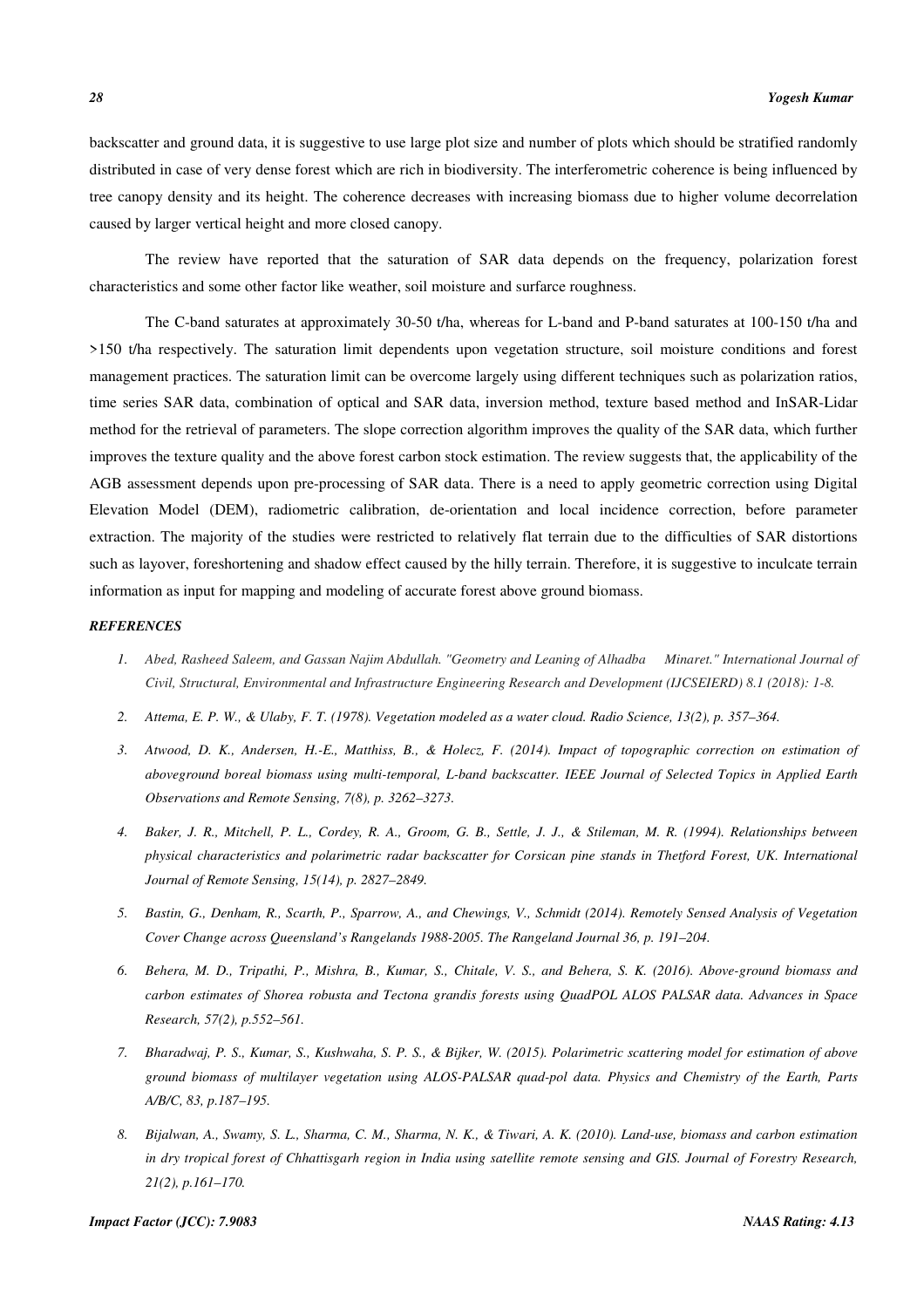- *9. Burgin, M., Clewley, D., Lucas, R. M., and Moghaddam, M. (2011). A generalized radar backscattering model based on wave theory for multilayer multispecies vegetation. IEEE Transactions on Geoscience and Remote Sensing, 49(12), p.4832–4845.*
- *10. Carreiras, J. M. B., Vasconcelos, M. J., and Lucas, R. M. (2012). Understanding the relationship between aboveground biomass and ALOS PALSAR data in the forests of Guinea-Bissau (West Africa). Remote Sensing of Environment, 12(1), p. 426–442.*
- *11. Cartus, O., Santoro, M., and Kellndorfer, J. (2012a). Mapping forest aboveground biomass in the Northeastern United States with ALOS PALSAR dual-polarization L-band. Remote Sensing of Environment, 12(4), p. 466–478.*
- *12. Chhabra, A., Palria, S. and Dadhwal, V.K. (2002). Growing stock-based forest biomass estimate for India. Biomass and bioenergy, 22(3), p.187-194.*
- *13. Chhabra, A., Palria, S., and Dadhwal, V. K. (2002). Spatial distribution of phytomass carbon in Indian forests. Global Change Biology, 8(12), p.1230–1239.*
- *14. Chiesi, M., Maselli, F., Bindi, M., Fibbi, L., Cherubini, P., Arlotta, E., Tirone, G., Matteucci, G. and Seufert, G. (2005). Modelling carbon budget of Mediterranean forests using ground and remote sensing measurements. Agricultural and Forest Meteorology, 135(1-4), p.22-34.*
- *15. Dadhwal, V. K. (1997). Recent changes [1982-1991] in forest phytomass carbon pool in India estimated using growing stock and remote sensing-based forest inventories. Journal of Tropical Forestry, 13, p. 182–188.*
- *16. Dobson, M. C., Ulaby, F. T., LeToan, T., Beaudoin, A., Kasischke, E. S., and Christensen, N. (1992). Dependence of radar backscatter on coniferous forest biomass. IEEE Transactions on Geoscience and Remote Sensing, 30(2), p. 412–415.*
- *17. Dobson, M. C., Ulaby, F. T., Pierce, L. E., Sharik, T. L., Bergen, K. M., Kellndorfer, J. (1995). Estimation of forest biophysical characteristics in Northern Michigan with SIR-C/X-SAR. IEEE Transactions on Geoscience and Remote Sensing, 33(4), p. 877–895.*
- *18. Englhart, S., Keuck, V. and Siegert, F. (2011). Aboveground biomass retrieval in tropical forests—The potential of combined X-and L-band SAR data use. Remote sensing of environment, 115(5), p.1260-1271.*
- *19. FAO (2005). State of the World's Forests. FAO, Rome.*
- *20. Foody, G., Boyd, D. and Cutler, M. (2003). Predictive relations of tropical forest biomass from LANDSAT TM data and their transferability between regions. Remote Sensing of Environment, 85, p. 463–474.*
- *21. FSI (2017). India State of Forest Report, (2017). Forest Survey of India, Ministry of Environment and Forests Government of India, Dehra Dun, India.*
- *22. Gaikwad, Nikita, Yogita Mistry, and Kiran Inamdar. "Design and Implementation of Energy Efficient Environment Monitoring System." International Journal of Electronics, Communication & Instrumentation Engineering Research and Development (IJECIERD) ISSN (P) (2016).*
- *23. Gibbs, H. K., Brown, S., Niles, J.O. and Foley, J.A. (2007). Monitoring and estimating tropical forest carbon stocks: making REDD a reality. Environmental Research Letter, 2(4), p. 045023.*
- *24. Goward, S. N., and Dye, D. G. (1987). Evaluation of North American net primary productivity with satellite data: Advances in Space Research, 7 (11), p. 165-174.*
- *25. Hamdan, O., Aziz, H. K., & Hasmadi, I. M. (2014). L-band ALOS PALSAR for biomass estimation of Matang Mangroves, Malaysia. Remote Sensing of Environment, 155, p. 69–78.*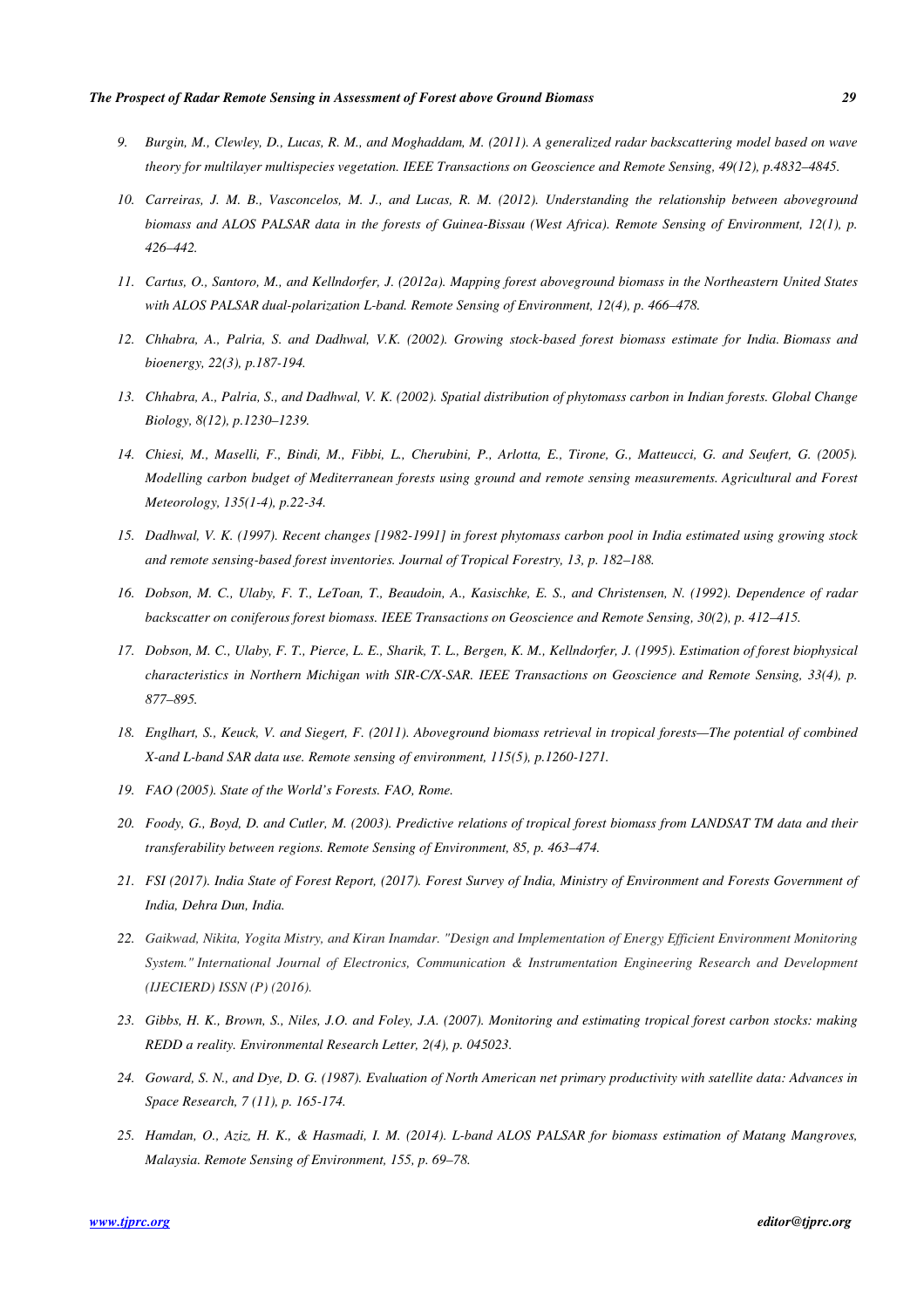- *26. Harrell, P. A., Bourgeau-Chavez, L. L., Kasischke, E. S., French, N. H. F., and Christensen, N. L. (1995). Sensitivity of ERS-1 and JERS-1 radar data to biomass and stand structure in Alaskan boreal forest. Remote Sensing of Environment, 54(3), p. 247–260.*
- *27. Harrell, P. A., Bourgeau-Chavez, L. L., Kasischke, E. S., French, N. H. F., and Christensen, N. L. (1995). Sensitivity of ERS-1 and JERS-1 radar data to biomass and stand structure in Alaskan boreal forest. Remote Sensing of Environment, 54(3), p. 247–260.*
- *28. Harrell, P. A., Kasischke, E. S., Bourgeau Chavez, L. L., Haney, E. M., & Christensen Jr., N. L. (1997). Evaluation of approaches to estimating aboveground biomass in Southern pine forests using SIR-C data. Remote Sensing of Environment, 59(96), p. 223–233.*
- *29. Harrell, P. A., Kasischke, E. S., Bourgeau Chavez, L. L., Haney, E. M., & Christensen Jr., N. L. (1997). Evaluation of approaches to estimating aboveground biomass in Southern pine forests using SIR-C data. Remote Sensing of Environment, 59(96), p. 223–233.*
- *30. Hoekman, D. H., and Quiriones, M. J. (2000). Land cover type and biomass classification using AirSAR data for evaluation of monitoring scenarios in the Colombian Amazon. IEEE Transactions on Geoscience and Remote Sensing, 38(2), p. 685–696.*
- *31. Huete, A., Didan, K., Miura, T., Rodriguez, E.P., Gao, X. and Ferreira, L.G. (2002). Overview of the radiometric and biophysical performance of the MODIS vegetation indices. Remote sensing of environment, 83(1-2), p.195-213.*
- *32. II.Sc (2006). Forest conservation and afforestation/reforestation in India: implications of forest carbon stocks and sustainable development. Report of project No.6/2/2006-CCC. Indian Institute of Science, Bangalore, 560 012, India.*
- *33. Imhoff, M. L. (1995). IV. CONCLUSIONS. IEEE Transactions on Geoscience and Remote Sensing, 33(2), p. 511.*
- *34. Israelsson, H., Askne, J., and Sylvander, R. (1994). Potential of SAR for forest bole volume estimation. International Journal of Remote Sensing, 15(14), p. 2809–2826.*
- *35. Kale, M. P., Ravan, S. A., Roy, P. S., and Singh, S. (2009). Patterns of carbon sequestration in forests of Western Ghats and study of applicability of remote sensing in generating carbon credits through afforestation/reforestation. Journal of the Indian Society of Remote Sensing, 37(3), p. 457–471.*
- *36. Kale, M., Singh, S., Roy, P. S., Deosthali, V., and Ghole, V. S. (2004). Biomass equations of dominant species of dry deciduous forest in Shivpuri district, Madhya Pradesh. Current Science, p. 683–687.*
- *37. Kasischke, E. S., Christensen, N. L., and Bourgeau-Chavez, L. L. (1995). Correlating radar backscatter with components of biomass in loblolly pine forests. IEEE Transactions on Geoscience and Remote Sensing, 33(3), p. 643–659.*
- *38. Kasischke, E. S., French, N. H. F., and Bourgeau-Chavez, L. L. (1997). Monitoring of the effects of fire in North American boreal forests using ERS SAR imagery.*
- *39. Kumar, R., Gupta, S. R., Singh, S., Patil, P., and Dhadhwal, V. K. (2011). Spatial distribution of forest biomass using remote sensing and regression models in northern Haryana, India. International Journal of Ecology and Environmental Sciences, 37(1), p. 37–47.*
- *40. Kumar, S., Pandey, U., Kushwaha, S. P., Chatterjee, R. S., and Bijker, W. (2012). Aboveground biomass estimation of tropical forest from Envisat advanced synthetic aperture radar data using modeling approach. Journal of Applied Remote Sensing, 6(1), p. 63588.*
- *41. Kurvonen, L., Pulliainen, J., and Hallikainen, M. (1999). Retrieval of biomass in boreal forests from multitempotal ERS-1 and JERS-1 SAR images. IEEE Transactions on Geoscience and Remote Sensing, 37(1), p. 198–205.*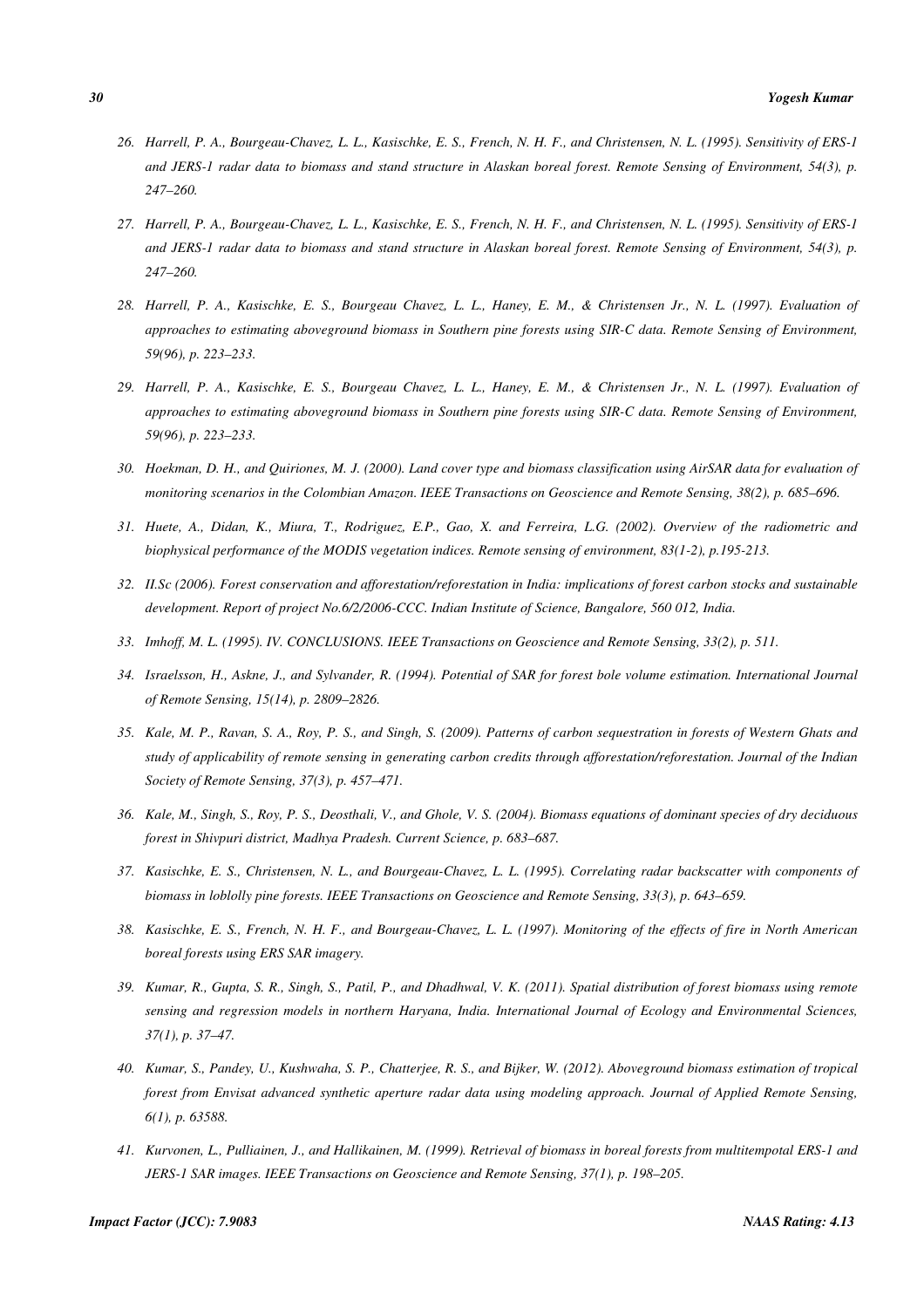- *42. Lal, M., and Singh, R. (2000). Carbon sequestration potential of Indian forests. Environmental Monitoring and Assessment, 60(3), p. 315–327.*
- *43. Le Toan, T., Beaudoin, A., Riom, J., and Guyon, D. (1992). Relating forest biomass to SAR data. IEEE Transactions on Geoscience and Remote Sensing, 30(2), p. 403–411.*
- *44. Lizuka, K. and Tateishi, R. (2014). Simple relationship analysis between L-band backscattering intensity and the stand characteristics of sugi (Cryptomeria japonica) and hinoki (Chamaecyparisobtusa) trees. Advances in Remote Sensing, 3(04), p.219.*
- *45. Lu, D. (2006). The potential and challenge of remote sensing-based biomass estimation. International Journal of Remote Sensing, 27(7), p. 1297–1328.*
- *46. Lu, D., Chen, Q., Wang, G., Liu, L., Li, G. and Moran, E. (2016). A survey of remote sensing-based aboveground biomass estimation methods in forest ecosystems. International Journal of Digital Earth, 9(1), p.63-105.*
- *47. Lu, D., Chen, Q., Wang, G., Liu, L., Li, G. and Moran, E. (2016). A survey of remote sensing-based aboveground biomass estimation methods in forest ecosystems. International Journal of Digital Earth, 9(1), p.63-105.*
- *48. Lucas, R. M., Milne, A. K., Cronin, N., Witte, C., and Denham, R. (2000). The potential of synthetic aperture radar (SAR) for quantifying the biomass of Australia's woodlands. The Rangeland Journal, 22(1), p. 124–140.*
- *49. Lucas, R. M., Moghaddam, M., and Cronin, N. (2004). Microwave scattering from mixed-species forests, Queensland, Australia. IEEE Transactions on Geoscience and Remote Sensing, 42(10), p. 2142–2159.*
- *50. Lucas, R., Armston, J., Fairfax, R., Fensham, R., Accad, A. and Carreiras, J. (2010). An evaluation of the ALOS PALSAR Lband backscatter—Above ground biomass relationship Queensland, Australia: Impacts of surface moisture condition and vegetation structure. IEEE Journal of Selected Topics in Applied Earth Observations and Remote Sensing, 3(4), p. 576–593.*
- *51. Lucas, R., Armston, J., Fairfax, R., Fensham, R., Accad, A. and Carreiras, J. (2010). An evaluation of the ALOS PALSAR Lband backscatter—Above ground biomass relationship Queensland, Australia: Impacts of surface moisture condition and vegetation structure. IEEE Journal of Selected Topics in Applied Earth Observations and Remote Sensing, 3(4), p. 576–593.*
- *52. Luckman, A., Baker, J., and Wegmüller, U. (2000). Repeat-pass interferometric coherence measurements of disturbed tropical forest from JERS and ERS satellites. Remote Sensing of Environment, 73(3), p. 350–360.*
- *53. Luckman, A., Baker, J., Honzák, M., and Lucas, R. (1998). Tropical forest biomass density estimation using JERS-1 SAR: Seasonal variation, confidence limits, and application to image mosaics. Remote Sensing of Environment, 63(2), p. 126–139.*
- *54. Luckman, A., Baker, J., Kuplich, T. M., Corina da Costa, F. Y., and Alejandro, C. F. (1997). A study of the relationship between radar backscatter and regenerating tropical forest biomass for spaceborne SAR instruments. Remote Sensing of Environment, 60(1), p. 1–13.*
- *55. Ma, J., Xiao, X., Qin, Y., Chen, B., Hu, Y., Li, X., and Zhao, B. (2017). Estimating aboveground biomass of broadleaf, needleleaf, and mixed forests in Northeastern China through analysis of 25-m ALOS/PALSAR mosaic data. Forest Ecology and Management, 389, p. 199–210.*
- *56. Madugundu, R., Nizalapur, V., and Jha, C. S. (2008). Estimation of LAI and above-ground biomass in deciduous forests: Western Ghats of Karnataka, India. International Journal of Applied Earth Observation and Geoinformation, 10(2), p. 211– 219.*
- *57. Mani, S., and Parthasarathy, N. (2007). Above-ground biomass estimation in ten tropical dry evergreen forest sites of peninsular India. Biomass and Bioenergy, 31(5), p. 284–290.*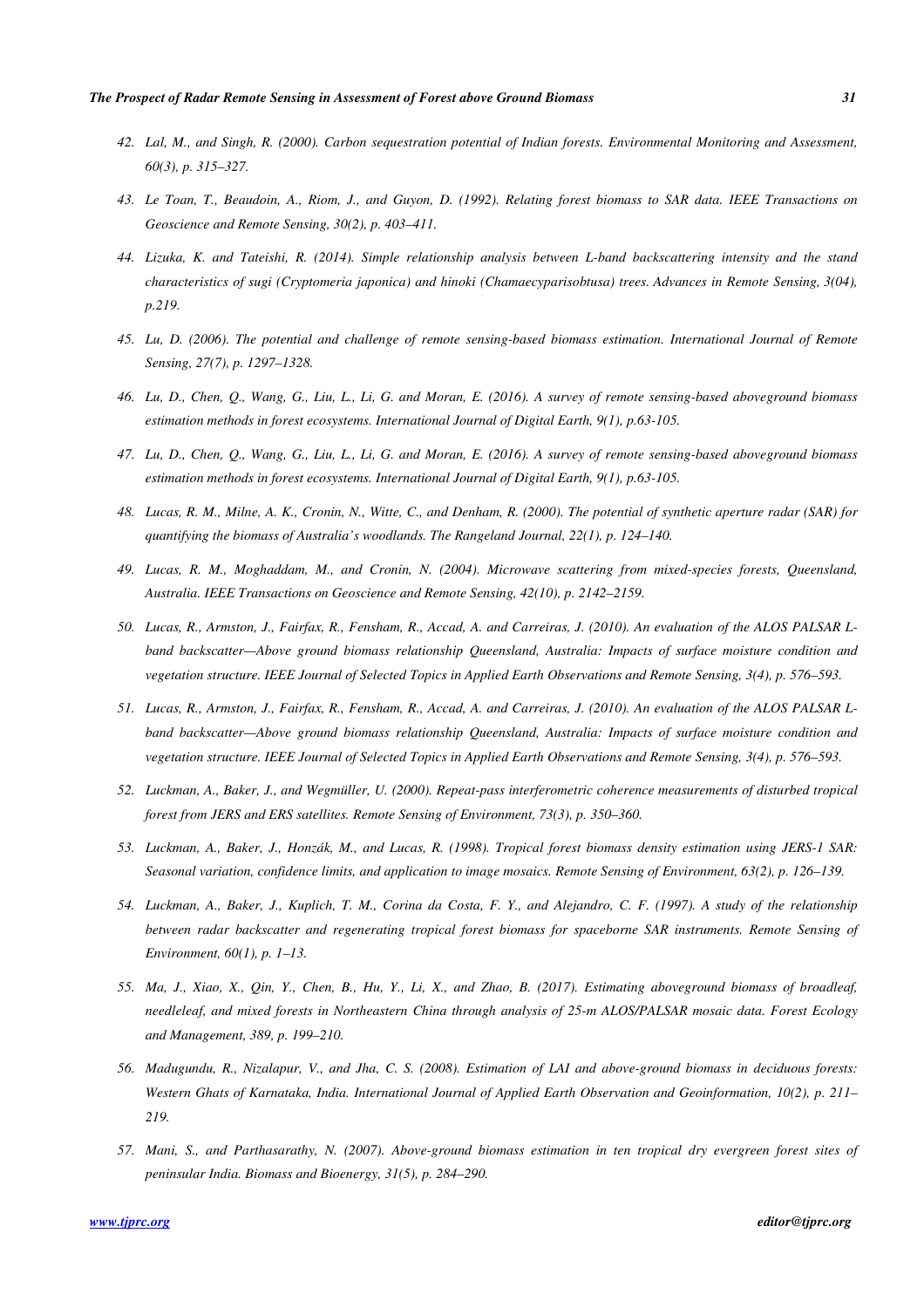- *58. Mermoz, S., Le Toan, T., Villard, L., Réjou-Méchain, M., and Seifert-Granzin, J. (2014). Biomass assessment in the Cameroon savanna using ALOS PALSAR data. Remote Sensing of Environment, 155, p. 109–119.*
- *59. Minh, D. H. T., Le Toan, T., Rocca, F., Tebaldini, S., d'Alessandro, M. M., and Villard, L. (2014). Relating P-band synthetic aperture radar tomography to tropical forest biomass. IEEE Transactions on Geoscience and Remote Sensing, 52(2), p. 967– 979.*
- *60. Mitchard, E. T. A., Feldpausch, T. R., Brienen, R. J. W., Lopez-Gonzalez, G., Monteagudo, A., and Baker, T. R. (2014). Markedly divergent estimates of A mazon forest carbon density from ground plots and satellites. Global Ecology and Biogeography, 23(8), p. 935–946.*
- *61. Mitchard, E. T. A., Saatchi, S. S., Woodhouse, I. H., Nangendo, G., Ribeiro, N. S., Williams, M., and Meir, P. (2009). Using satellite radar backscatter to predict above-ground woody biomass: A consistent relationship across four different African landscapes. Geophysical Research Letters, 36(23).*
- *62. Moreau, S., and Le Toan, T. (2003). Biomass quantification of Andean wetland forages using ERS satellite SAR data for optimizing livestock management. Remote Sensing of Environment, 84(4), p. 477–492.*
- *63. Morel, A. C., Saatchi, S. S., Malhi, Y., Berry, N. J., Banin, L., Burslem, D. and Ong, R. C. (2011). Estimating aboveground biomass in forest and oil palm plantation in Sabah, Malaysian Borneo using ALOS PALSAR data. Forest Ecology and Management, 262(9), p. 1786–1798.*
- *64. Muukkonen, P. and Heiskanen, J. (2007). Biomass estimation over a large area based on standwise forest inventory data and ASTER and MODIS satellite data: A possibility to verify carbon inventories. Remote Sensing of Environment, 107(4), p.617- 624.*
- *65. Myeong, S., Nowak, D.J. and Duggin, M.J. (2006). A temporal analysis of urban forest carbon storage using remote sensing. Remote Sensing of Environment, 101(2), p.277-282.*
- *66. Nakaji, T., Ide, R., Takagi, K., Kosugi, Y., Ohkubo, S., Nasahara, K.N., Saigusa, N. and Oguma, H. (2008). Utility of spectral vegetation indices for estimation of light conversion efficiency in coniferous forests in Japan. Agricultural and forest meteorology, 148(5), p.776-787.*
- *67. Neumann, M., Saatchi, S. S., Ulander, L. M. H., and Fransson, J. E. S. (2012). Assessing performance of L-and P-band polarimetric interferometric SAR data in estimating boreal forest above-ground biomass. IEEE Transactions on Geoscience and Remote Sensing, 50(3), p. 714–726.*
- *68. Nichol, J.E and Sarker, M.L.R. (2011). Improved biomass estimation using the texture parameters of two high-resolution optical sensors. IEEE Transaction on Geosciences and Remote Sensing, 49(3), p. 930–948.*
- *69. Padalia, H., and Yadav, S. (2017). Evaluation of RISAT-1 SAR data for tropical forestry applications. Advances in Space Research, 59(1), p. 2–11.*
- *70. Pandey, U., Kushwaha, S. P. S., Kachhwaha, T. S., Kunwar, P., & Dadhwal, V. K. (2010). Potential of Envisat ASAR data for woody biomass assessment. Tropical Ecology, 51(1), p. 117.*
- *71. Patil, Bhagyashree, and Maruti Limkar. "Machine to Machine Communication Based Electricity Monitoring and Billing System." International Journal of Electrical and Electronics Engineering Research (IJEEER) ISSN (P) (2016).*
- *72. Ploton, P., Pélissier, R., Proisy, C., Flavenot, T., Barbier, N., Rai, S. N., and Couteron, P. (2012). Assessing aboveground tropical forest biomass using Google Earth canopy images. Ecological Applications, 22(3), p. 993–1003.*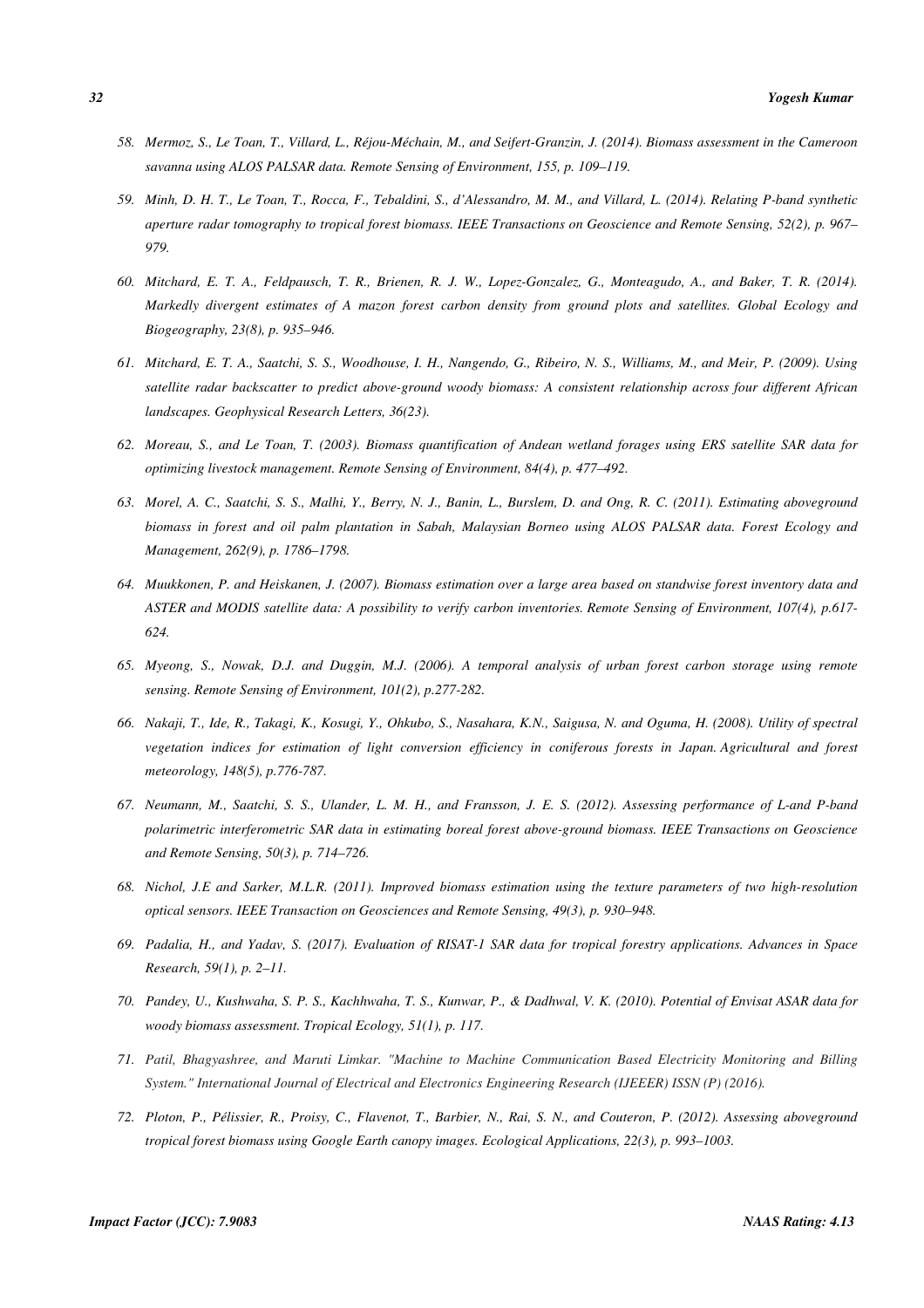- *73. Pulliainen, J. T., Heiska, K., Hyyppa, J., and Hallikainen, M. T. (1994). Backscattering properties of boreal forests at the Cand X-bands. IEEE Transactions on Geoscience and Remote Sensing, 32(5), p. 1041–1050.*
- *74. Pulliainen, J. T., Kurvonen, L., and Hallikainen, M. T. (1999). Multitemporal behavior of L-and C-band SAR observations of boreal forests. IEEE Transactions on Geoscience and Remote Sensing, 37(2), p. 927–937.*
- *75. Pulliainen, J. T., Mikhela, P. J., Hallikainen, M. T., and Ikonen, J.-P. (1996). Seasonal dynamics of C-band backscatter of boreal forests with applications to biomass and soil moisture estimation. IEEE Transactions on Geoscience and Remote Sensing, 34(3), p. 758–770.*
- *76. Pulliainen, J., Kurvonen, L. and Hallikainen, M., (1997). Effect of temporally varying parameters on L-and C-band SAR observations of boreal forests. In IGARSS'97. 1997 IEEE International Geoscience and Remote Sensing Symposium Proceedings. Remote Sensing-A Scientific Vision for Sustainable Development (Vol. 4, pp. 1874-1877). IEEE.*
- *77. Ramachandran, A., Jayakumar, S., Haroon, R. M., Bhaskaran, A., and Arockiasamy, D. I. (2007). Carbon sequestration: estimation of carbon stock in natural forests using geospatial technology in the Eastern Ghats of Tamil Nadu, India. Current Science, p. 323–331.*
- *78. Ranson, K. J., Saatchi, S., and Sun, G. (1995). Boreal forest ecosystem characterization with SIR-C/XSAR. IEEE Transactions on Geoscience and Remote Sensing, 33(4), p. 867–876.*
- *79. Rauste, Y. (1990). Incidence-angle dependence in forested and non-forested areas in Seasat SAR data. International Journal of Remote Sensing, 11(7), p. 1267–1276.*
- *80. Rauste, Y. (2005). Multi-temporal JERS SAR data in boreal forest biomass mapping. Remote Sensing of Environment, 97(2), p. 263–275.*
- *81. Ravindranath, N. H., Somashekhar, B. S., and Gadgil, M. (1997). Carbon flow in Indian forests. Climatic Change, 35(3), p. 297–320.*
- *82. Ravindranath, N.H., Kumar, R., Chaturvedi and Murthy, I.K. (2008). Forest conservation, afforestation and reforestation in India: Implications for forest carbon stocks. Current Science : 216 95 (2): p. 216-222.*
- *83. Robinson, C., Saatchi, S., Neumann, M., and Gillespie, T. (2013). Impacts of spatial variability on aboveground biomass estimation from L-band radar in a temperate forest. Remote Sensing, 5(3), p. 1001–1023.*
- *84. Saatchi, S. S., Harris, N. L., Brown, S., Lefsky, M., Mitchard, E. T. A. and Salas, W. (2011). Benchmark map of forest carbon stocks in tropical regions across three continents. Proceedings of the National Academy of Sciences, 108(24), p. 9899–9904.*
- *85. Saatchi, S., Halligan, K., Despain, D. G., and Crabtree, R. L. (2007). Estimation of forest fuel load from radar remote sensing. IEEE Transactions on Geoscience and Remote Sensing, 45(6), p. 1726–1740.*
- *86. Saatchi, S., Halligan, K., Despain, D. G., and Crabtree, R. L. (2007). Estimation of forest fuel load from radar remote sensing. IEEE Transactions on Geoscience and Remote Sensing, 45(6), p. 1726–1740.*
- *87. Sandberg, G., Ulander, L. M. H., Fransson, J. E. S., Holmgren, J., and Le Toan, T. (2011). L-and P-band backscatter intensity for biomass retrieval in hemiboreal forest. Remote Sensing of Environment, 115(11), p. 2874–2886.*
- *88. Sandberg, G., Ulander, L. M. H., Fransson, J. E. S., Holmgren, J., and Le Toan, T. (2011). L-and P-band backscatter intensity for biomass retrieval in hemiboreal forest. Remote Sensing of Environment, 115(11), p. 2874–2886.*
- *89. Santoro, M., Eriksson, L., Askne, J., and Schmullius, C. (2006). Assessment of stand-wise stem volume retrieval in boreal forest from JERS-1 L-band SAR backscatter. International Journal of Remote Sensing, 27(16), p. 3425–3454.*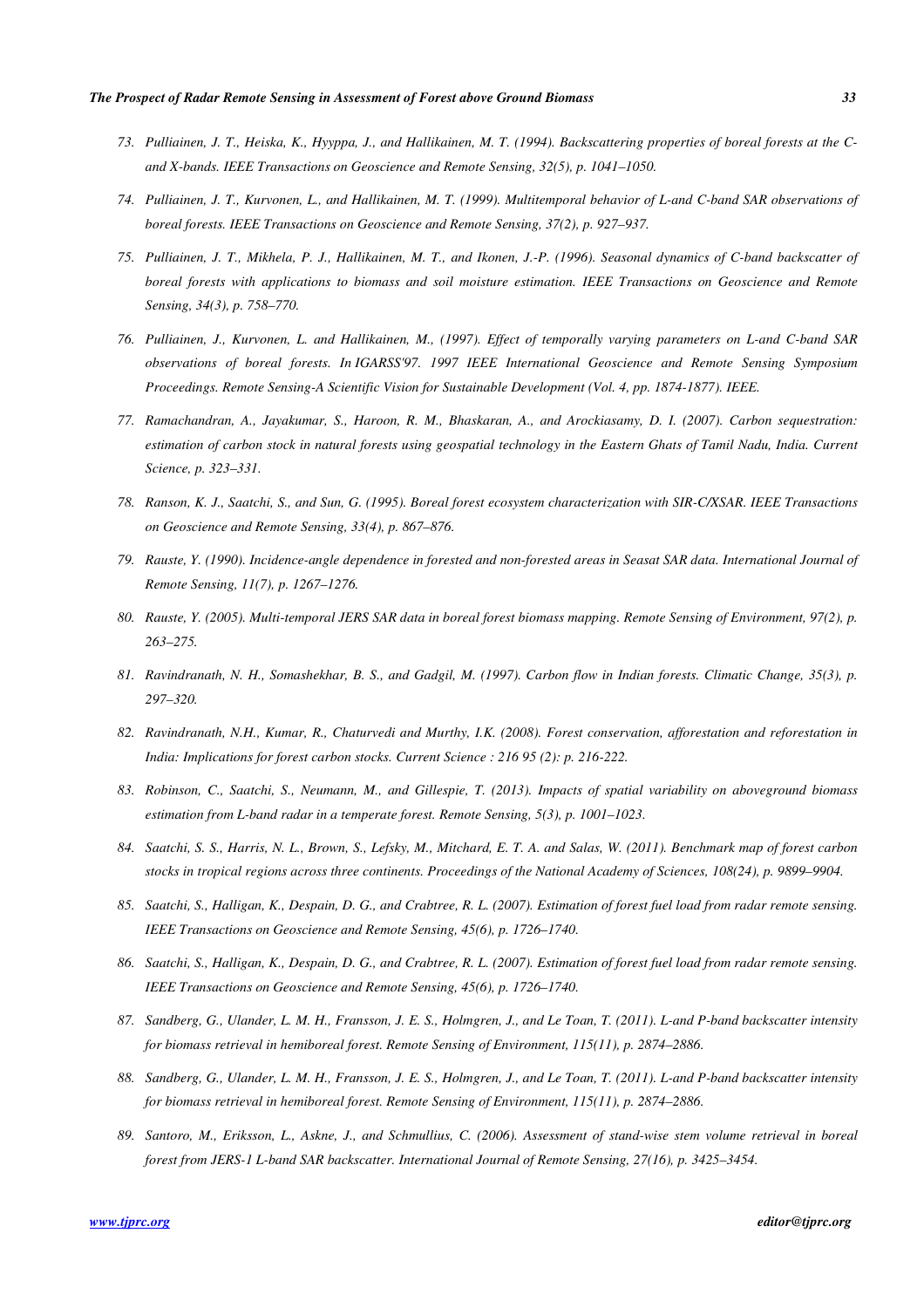- *90. Santoro, M., Fransson, J. E. S., Eriksson, L. E. B., Magnusson, M., Ulander, L. M. H., and Olsson, H. (2009). Signatures of ALOS PALSAR L-band backscatter in Swedish forest. IEEE Transactions on Geoscience and Remote Sensing, 47(12), p. 4001–4019.*
- *91. Sarker, M. L. R., Nichol, J., Iz, H. B., Ahmad, B. Bin, and Rahman, A. A. (2013). Forest biomass estimation using texture measurements of high-resolution dual-polarization C-band SAR data. IEEE Transactions on Geoscience and Remote Sensing, 51(6), p. 3371–3384.*
- *92. Schlund, M., von Poncet, F., Hoekman, D. H., Kuntz, S., and Schmullius, C. (2014). Importance of bistatic SAR features from TanDEM-X for forest mapping and monitoring. Remote Sensing of Environment, 151, p. 16–26.*
- *93. Schlund, M., von Poncet, F., Hoekman, D. H., Kuntz, S., and Schmullius, C. (2014). Importance of bistatic SAR features from TanDEM-X for forest mapping and monitoring. Remote Sensing of Environment, 151, p. 16–26.*
- *94. Sharma, D. P., and Singh, M. (2010). Assessing the carbon sequestration potential of subtropical pine forest in north-western Himalayas—a GIS approach. Journal of the Indian Society of Remote Sensing, 38(2), p. 247–253.*
- *95. Sheikh, M. A., Kumar, M., Bussman, R. W., and Todaria, N. P. (2011). Forest carbon stocks and fluxes in physiographic zones of India. Carbon Balance and Management, 6(1), p. 15.*
- *96. Singh, V., Tewari, A., Kushwaha, S. P. S., and Dadhwal, V. K. (2011). Formulating allometric equations for estimating biomass and carbon stock in small diameter trees. Forest Ecology and Management, 261(11), p. 1945–1949.*
- *97. Solberg, S., Hansen, E. H., Gobakken, T., Næssset, E., and Zahabu, E. (2017). Biomass and InSAR height relationship in a dense tropical forest. Remote Sensing of Environment, 192, p. 166–175.*
- *98. Tan, K., Piao, S., Peng, C., Fang, J. (2007). Satellite based estimation of biomass carbon stocks for northeast China's forests between 1982 and 1999. Forest Ecology and Environment, 240(1-3), pp. 114-121.*
- *99. Thakur, T., and Swamy, S. L. (2012). Analysis of land use, diversity, biomass, C and nutrient storage of a dry tropical forest ecosystem of India using satellite remote sensing and GIS techniques. In Proceedings of International Forestry and Environment Symposium (Vol. 15).*
- *100. Thiel, C., and Schmullius, C. (2016). The potential of ALOS PALSAR backscatter and InSAR coherence for forest growing stock volume estimation in Central Siberia. Remote Sensing of Environment, 173, p. 258–273.*
- *101. Tucker, C. J., Vanpraet, C., Boerwinkle, E. and Gaston, A. (1983). Satellite remote sensing of total dry matter accumulation in the Senegalese Sahel. Remote Sensing of Environment. 13 p. 461-474.*
- *102. UNFCCC (2011). Report of the Global Environment Facility to the conference of Parties.*
- *103. van Zyl, J. J., Chapman, B. D., Dubois, P., and Shi, J. (1993). The effect of topography on SAR calibration. IEEE Transactions on Geoscience and Remote Sensing, 31(5), 1036–1043.*
- *104. Wang, G., Oyana, T., Zhang, M., Adu-Prah, S., Zeng, S., Lin, H. and Se, J. (2009). Mapping and spatial uncertainty analysis of forest vegetation carbon by combining national forest inventory data and satellite images. Forest Ecology and Management, 258(7), p.1275-1283.*
- *105. Wang, Y., Davis, F. W., and Melack, J. M. (1995). The effects of changes in forest biomass on radar backscatter from tree canopies. Remote Sensing, 16(3), p. 503-513.*
- *106. Whittle, M., Quegan, S., Uryu, Y., Stüewe, M., and Yulianto, K. (2012). Detection of tropical deforestation using ALOS-PALSAR: A Sumatran case study. Remote Sensing of Environment, 124, p. 83–98.*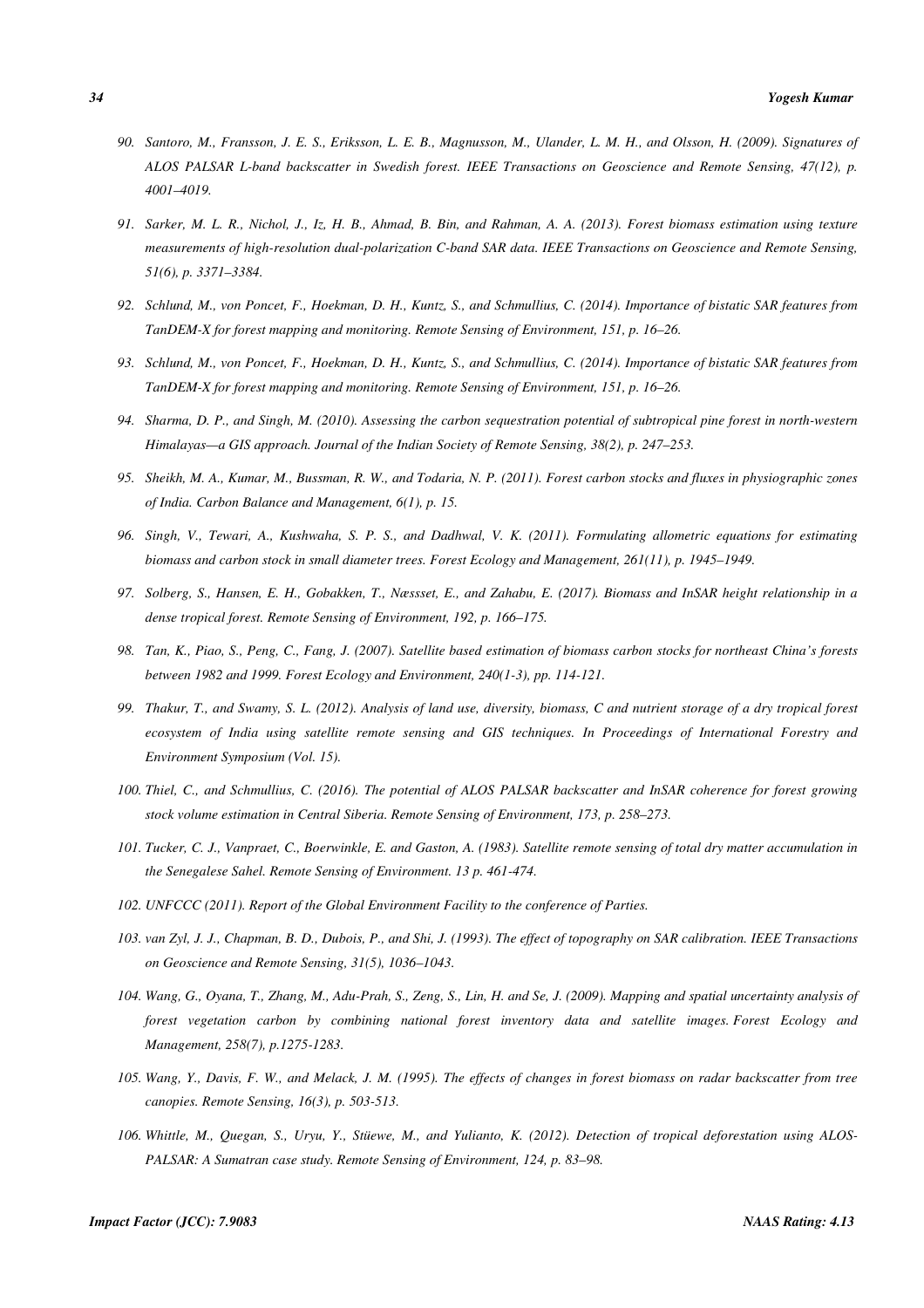- *107. Wijaya, A., Kusnadi, S., Gloaguen, R. and Heilmeier, H. (2010). Improved strategy for estimating stem volume and forest biomass using moderate resolution remote sensing data and GIS. Journal of Forestry Research, 21(1), p.1-12.*
- *108. Xie, Y., Sha, Z., Yu, M., Bai, Y. and Zhang, L. (2009). A comparison of two models with Landsat data for estimating above ground grassland biomass in Inner Mongolia, China. Ecological Modelling, 220(15), p.1810-1818.*
- *109. Zabbar, Md Ajijul Bin, and Chisty Nafiz Ahmed. "Design & Implementation of an Unmanned Ground Vehicle (UGV) Surveillance Robot." International Journal of Electrical and Electronics Engineering (IJEEE) 5.6 (2016): 2278-9944.*